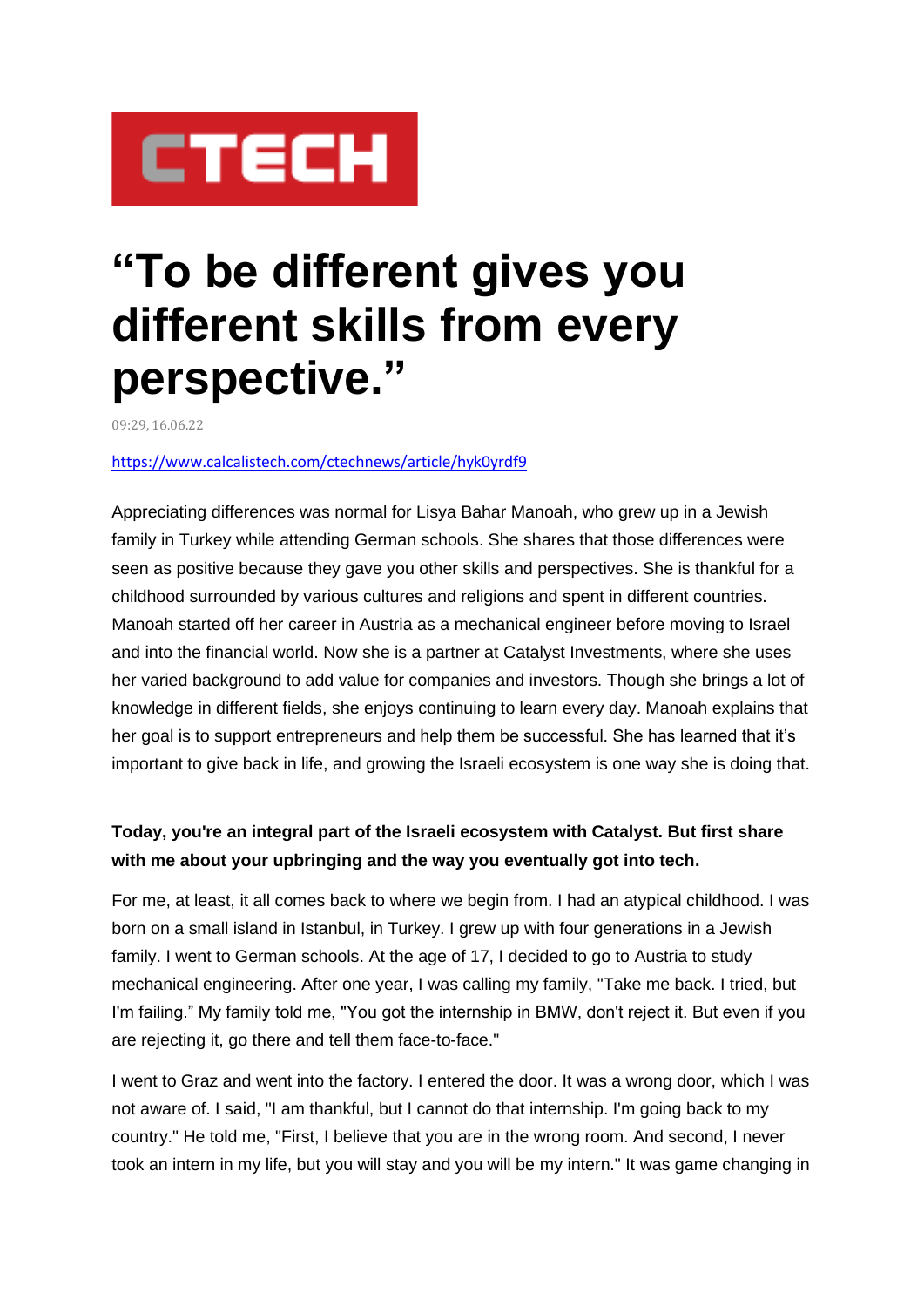my life. I stayed nine years there working as a mechanical engineer. And 11 years ago, I moved to Israel.

### **What was it that really made your boss want you to stay and convince you to stay?**

I asked this question. Literally, he was taking me everywhere. To each meeting, to all the suppliers, to the negotiations, and to everything. When I asked that later on, "What was the interest that you took me as the intern?" He said he really appreciated that I moved all the way, three hours, and I didn't just email. "No, you came and you told me that face to face. This is the best behavioral attitude that you can do." That was the reason he took me.



**Lisya Bahar Manoah, partner at Catalyst Investments** (Photo: N/A)

# **Why did you spend those three hours going there and telling them in person when you could have called?**

I grew up with four generations. Literally, I saw the mother of my grandmother, so we were all together in the family. Many values that you are learning are to respect each other, elder generations and younger generations, to show empathy, to look from their point of view. It's like it was injected in my blood because I grew up with all of them together. Today, I'm grateful that they taught me these important values like respect and empathy for each other. That was the reason I went all the way.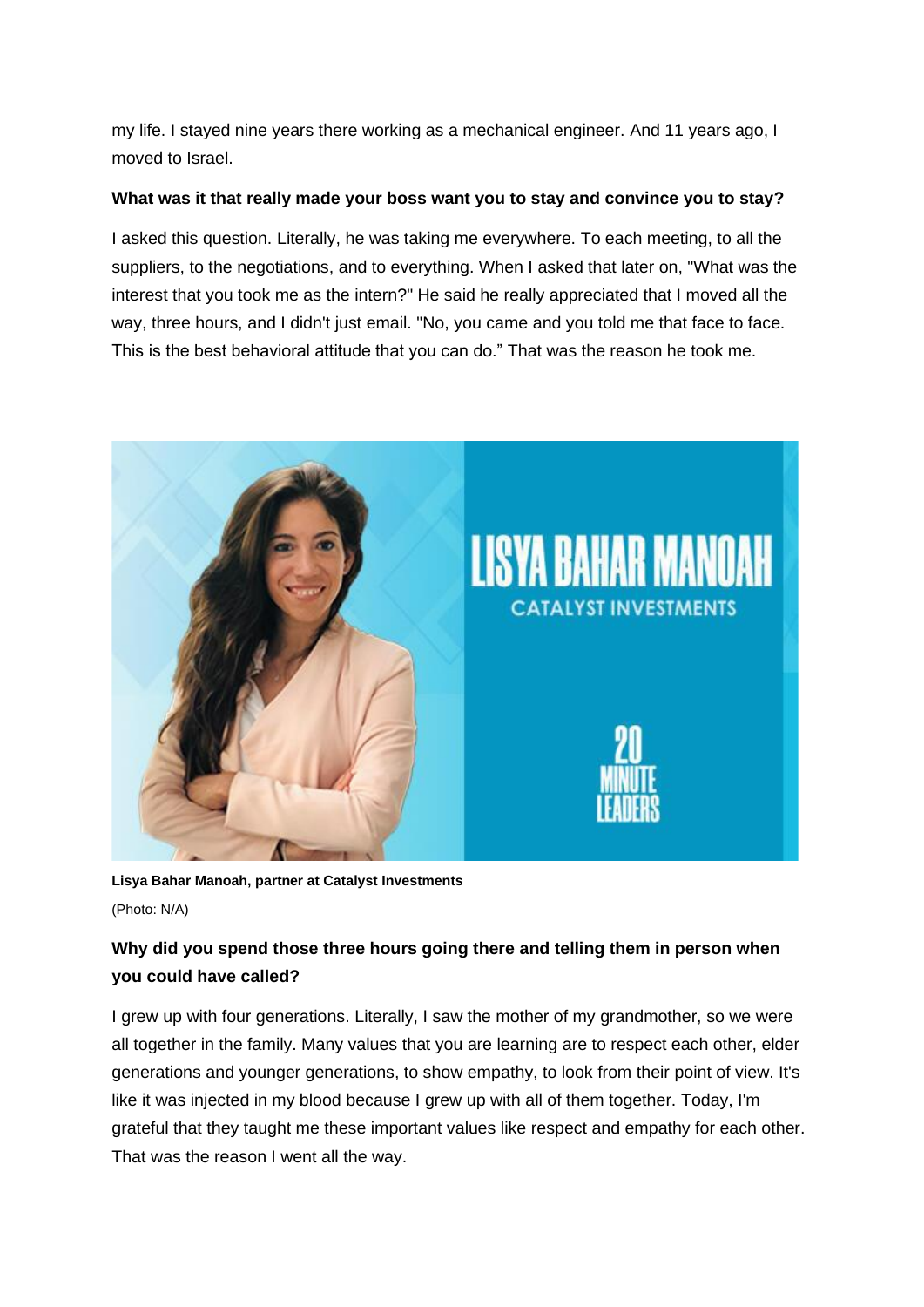# **You went to a school where you had a nuns in a primarily Muslim culture. What was sort of the reasoning behind that? Because you did grow up in a Jewish household, right?**

Yes, I'm Jewish. I grew up in a Jewish household, in a Zionist household, actually. I was very active in the Jewish organizations. In Turkey today, over 90% is the Muslim culture. My family wanted me to take one of the best educations. At that time, the German schools were giving that very good education. The diversity and the different religions were a part of me from a very young childhood. I knew what is Christmas and how to celebrate Easter or to celebrate the Jewish holidays and to be respectful to all Muslim holidays and to have Muslim friends. You are not judging anyone because you are respecting everyone as it is.

# **It's one thing for children to learn that you're to respect diversity and to appreciate the differences. But it's another thing to live it.**

To live it and to take it normal. It's not like that's so special. Nobody is judging you for being that different from the others. On the contrary, to be different gives you different skills from every perspective. I decided in my family to study mechanical engineering, and today many people ask me, "Someone judged you [as a woman]?" "It was very normal. Nobody asked me that." In that perspective, I'm really grateful that I was given the possibility from childhood in a diverse culture and religions and different countries.

## **How do you see your role in the Israeli ecosystem today?**

I'm a partner at Catalyst funds. It was not my plan to join a VC or private equity. I was an engineer and jumped into the financial life a decade ago when I moved to Israel. I was doing a lot of M&As. Then I went to post-merger integration and to private equity who bought that Keter Group, so then I was suddenly on the buy side. That was my decision point. "Okay. So I need to join the VC." I joined the private equity/venture capital that has existed for over 23 years. I joined as a fourth partner almost four years ago. I am supporting the entrepreneurs. My only goal is to support them and bring them more success. It's all about the people at the end. So you want to add added value from every perspective. That's my passion.

The other side is being in contact with the investors. To gain their trust and to understand them and to add value, to be able to co-invest with them in the companies, in the sectors where they love, it is for me unmeasurable. I enjoy the day every day doing that.

# **Did you have that same satisfaction or is it a different type of satisfaction between what you're doing now and what you did before?**

Hundred percent it's completely different. Investment in the VC ecosystem is combining everything, so it gives me the opportunity to bring my technical knowledge to the companies where I can bring it. If I can give that added value, for me, it's great. I worked four and a half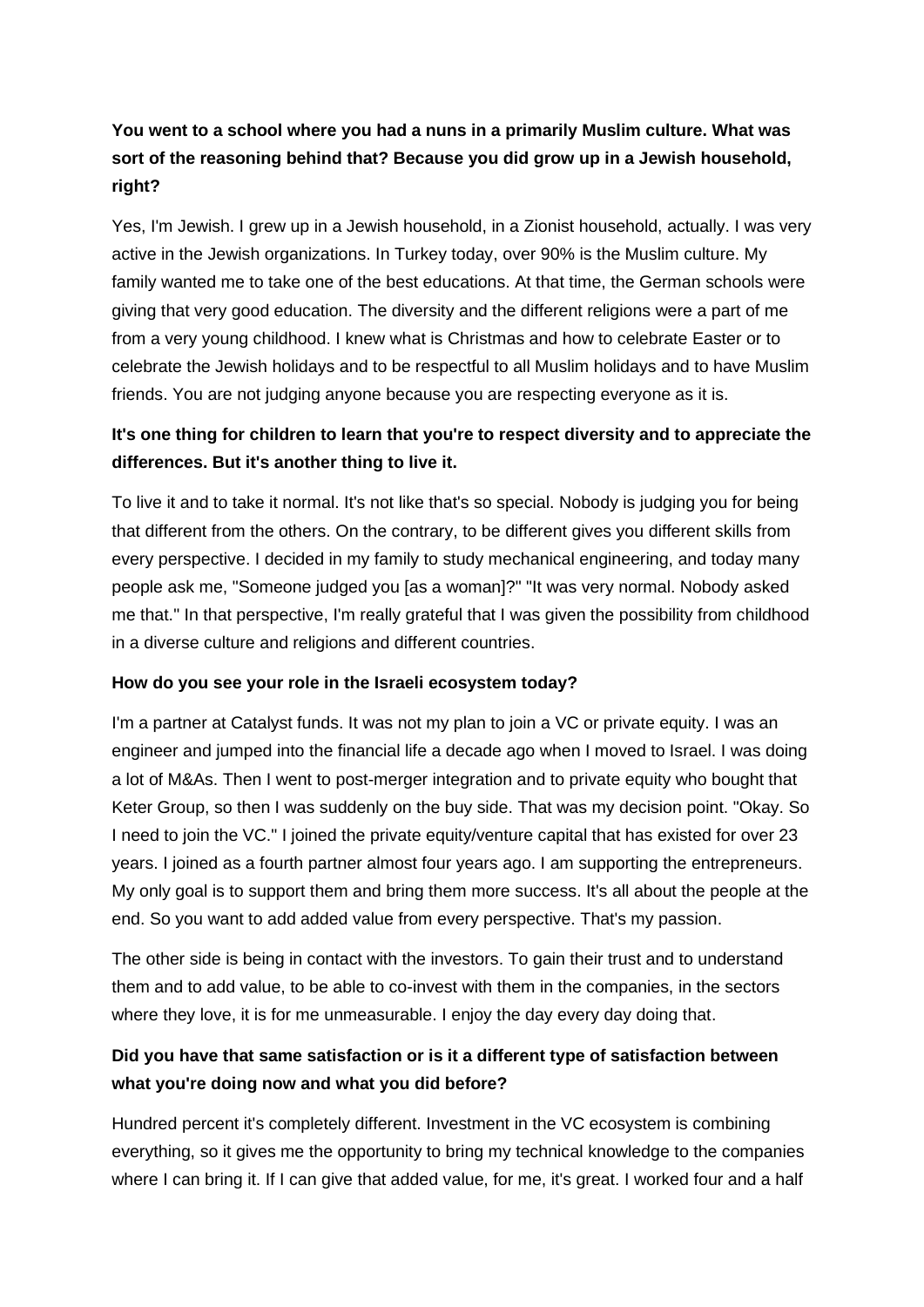years in one of the biggest agro companies, ADAMA. Today, one of my passions is to add value to the agro tech and food tech companies.

From the financial perspective, all the M&As was the linkage between the company and the financial institutions. Our goal is to bring the company to scale up and to bring them to the exit. This is where we can help them through the M&As, through the IPO. It's definitely a great added value, the background of what I've done. I appreciate that I'm still learning every day. I think there is never an age where you can stop learning.

## **What did you learn about yourself through all these different experiences?**

When I was young, there was a big earthquake in Istanbul, 1999. It was like the longest 45 seconds in your life. You see that a lot of damaged buildings and many people died, unfortunately. You think that in 45 seconds, all your life can change. On that day, I promised myself that I want to be in a position that as much I'm taking, I want to give it also.

From the investment perspective where I'm sitting today, I'm grateful that the investors are trusting and giving millions of dollars that we can invest in the companies. But on the other side, we are supporting the technical ecosystem. We are creating jobs; we are making the Israeli companies even bigger. If our high-tech companies can hire that additional hundred people, I am thankful for that because they have families and children. To be in the position to be able to give, that is the most important thing. I hope I will continue that, whatever I do in my life.



**Michael Matias** (Photo: Courtesy)